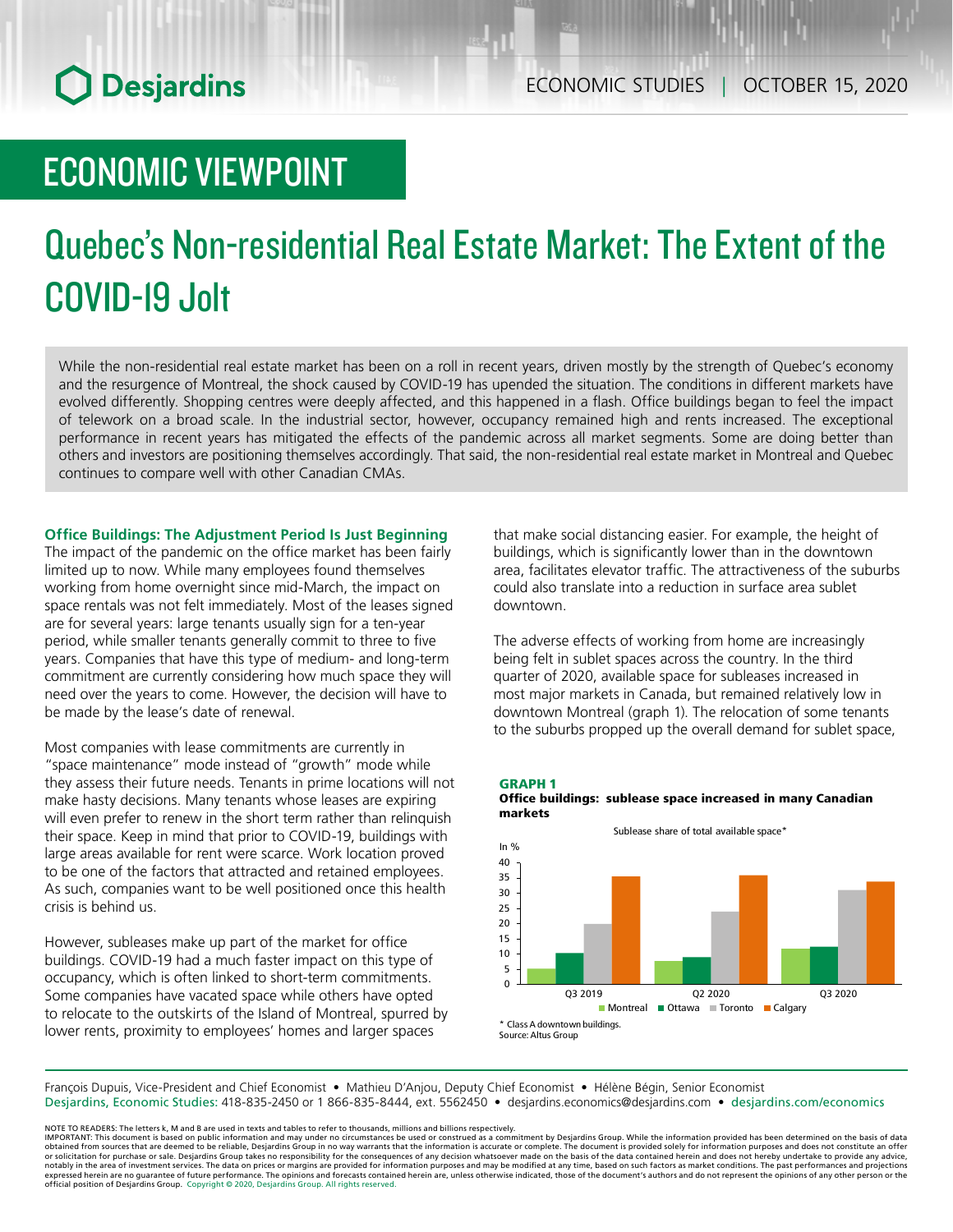### Desjardins

but Montreal's downtown core was hard hit. In the next few quarters, the traditional rental market will be dealing with the expired leases of some long-term tenants, which will also increase the available space. This means we can expect a rise in the availability rate in Greater Montreal. Availability rate is the percentage of available rental space relative to inventory.

In Quebec CMA, the office availability rate was 8.3% in the third quarter of 2020, one of the lowest in the country. Unlike the Montreal market, where half of the inventory is located downtown, the Quebec CMA is spread across different hubs. As a result, the Quebec market is less vulnerable to a massive displacement of clients from a particular area. The provincial government occupies about 25% of the space in the Capitale-Nationale, mainly in the area of Parliament Hill. Canada-wide, Vancouver, Toronto and Ottawa show lower availability rates than Montreal (graph 2). The difficulties in the oil industry continue to weigh on the market in Alberta's two major CMAs.

GRAPH 2





Source: Altus Group

Rents in Montreal continued to rise in the third quarter, but at a more moderate pace than before. Expect some initial stability possibly followed by lower rents in the next few quarters. It usually takes 18 to 24 months to feel the full impact of a changing landscape in the office building market. The most recent availability rate and rent statistics don't reflect all the consequences of this current health crisis. According to an Altus Group survey, rents of office buildings in Quebec CMA will not increase within a year.

#### **Resilience of the Industrial Sector**

To date, the industrial real estate market has not been too deeply impacted by the pandemic. The demand for large spaces has in fact grown since last spring. According to CBRE Research, several industries supported this demand: wholesale, food and beverage, distribution and warehousing, and most of all, e-commerce players. Thanks to the accelerated digital shift in several companies, this booming sector provides a short-term buffer

for the industrial market. Large premises remain scarce, but modest-size spaces are being freed up by smaller companies that are struggling. In many cases, freed-up spaces allow landlords to bring in new tenants at a higher rent than the previous tenants.

Since the onset of COVID-19, the industrial market has stood out from other non-residential real estate segments due to the flexibility of rent collection, lease terms, financial incentives and even free rent in some cases. In addition, according to an Altus Group survey, rent collection rates exceeded 80% in the industrial sector for the second quarter of 2020. According to CBRE Research, this market is still very tight, with an overall availability rate in Greater Montreal of 2.5 % in the third quarter (graph 3). The North Shore and Laval submarkets are even tighter, with demand for space increasing. In Quebec CMA, the industrial space availability rate is around 2%, which continues to put upward pressure on rents.





Source: CBRE Research

However, this very positive assessment for Montreal and Quebec CMAs is partly due to two government programs, namely the wage subsidy for businesses and the commercial rent assistance program (box on page 3). Both of these financial support measures have enabled many businesses to stay afloat while preventing their financial situation from deteriorating too much. The end of government support to early could have created challenges for several businesses that could have reduced the amount of space they occupy or even completely free up space if they move to less expensive premises or shut their doors for good.

The industrial market, although currently very tight, will be vulnerable by the end of the financial compensation, which will affect the companies that have benefited from these support measures. Some will be harder hit than others depending on the recovery's progress in different areas of activity and the outlooks in the context of the pandemic. Despite the short-term possible deterioration, the strong footing of the industrial market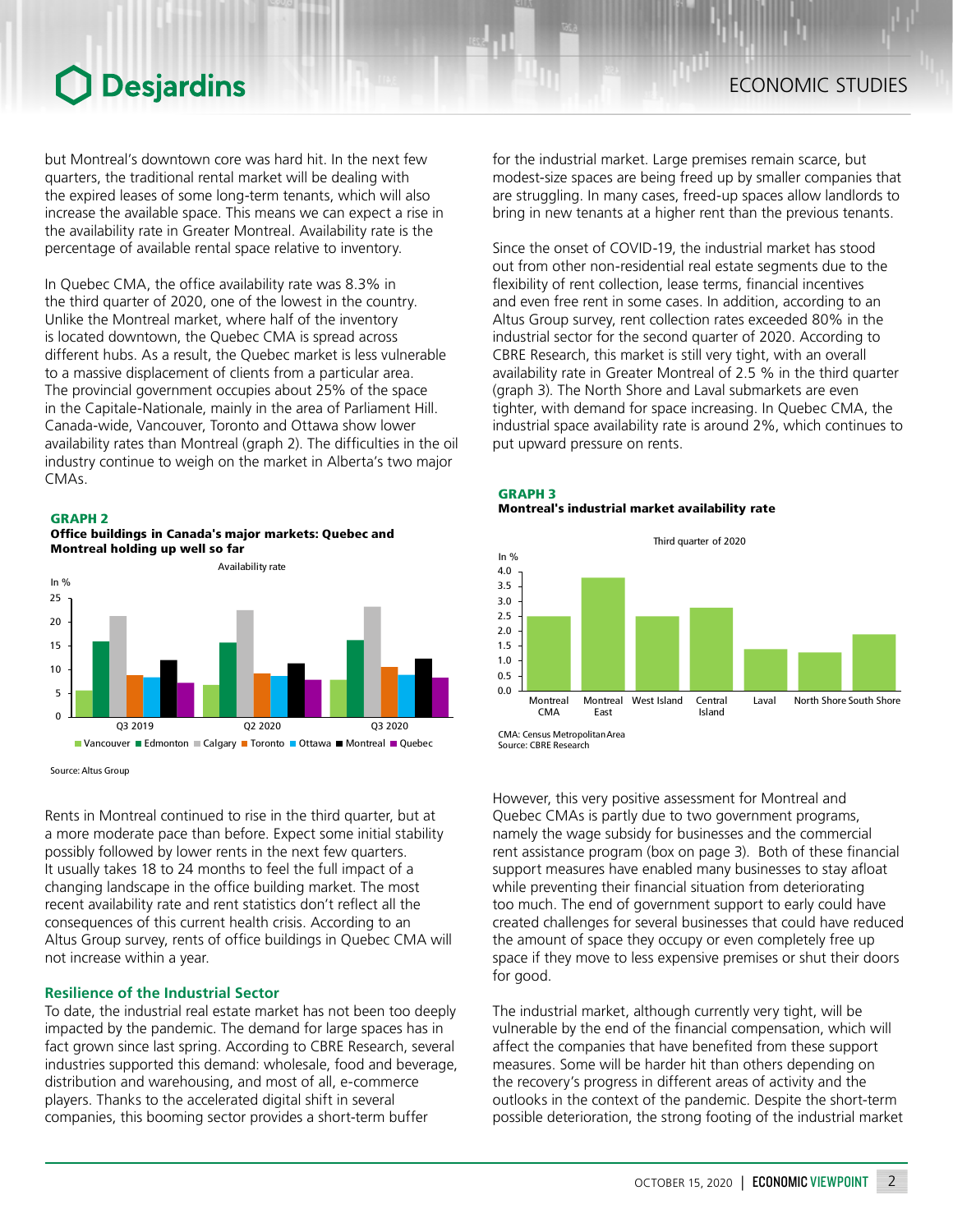### **Desjardins**

#### **BOX**

#### **Government support measures**

The federal government extends the Canada Emergency Wage Subsidy (CEWS) until summer 2021. This program covers up to 75% of employee wages to a maximum of \$847 per week for eligible businesses and non-profit organizations. This measure has helped keep many workers on the job despite the financial hardship of their employers due to COVID-19. Layoffs will likely be necessary in companies that don't get back to a sufficient level of activity by the end of the program. For some, the company's very survival may even be at stake. The extent to which this will translate into a drop in industrial rental space remains to be seen. The end of this program will also affect the office building and shopping centre markets. Barring another extension of the federal program next summer, the companies that continue to benefit from the program will face their moment of truth, whose survival will still depend on this financial assistance.

In addition, the "Canada Emergency Commercial Rent Assistance (CECRA) provided relief for small businesses experiencing financial hardship due to COVID-19." CECRA covered 50 per cent of the rent, with the tenant paying up to 25 per cent and the property owner forgiving at least 25 per cent. Over the course of the program ["Canada's COVID-19](https://www.canada.ca/en/department-finance/economic-response-plan.html)  [Economic Response Plan](https://www.canada.ca/en/department-finance/economic-response-plan.html)", property owners reduced rent by at least 75 per cent for the months of April to September, for their small business tenants. This measure, which ended, has been replaced by "the Canada Emergency Rent Subsidy [\(CERS\)](https://www.canada.ca/en/department-finance/news/2020/10/government-announces-new-targeted-support-to-help-businesses-through-pandemic.html), which will provide rent and mortgage financial assistance until June 2021. CERS will be able to cover up to 65% of eligible expenses, and up to 90% for businesses that have had to close because of an order from local authorities." The industrial, retail and office building sectors should all be supported by this program under the eligibility requirements.

in Montreal and Quebec CMAs should help absorb the impacts without too much damage (graph 4).

#### **Shopping Centres Pummelled**

To date, shopping centres have suffered the most from the pandemic's repercussions. The impact was immediate during the lockdown and the after-effects are still being felt following the reopening of businesses. Traffic remains low in several malls and many retailers are still struggling to pay their rent. According to an Altus Group survey, the rate of rent collection by landlords in the second quarter was less than 40% in the retail sector, compared to 80% in the industrial sector.

The situation has deteriorated significantly in large shopping centres, while neighbourhood centres with grocery stores, often in the suburbs, are doing better. The situation remains difficult in the apparel and footwear sector, with several banners already

#### GRAPH 4





Source: CBRE Research

requesting *Bankruptcy and Insolvency Act* protection. The major centres will face a drop in occupancy and rents. Lower quality malls, which haven't been renovated in recent years, will be impacted the most.

#### **Prospects for Investors**

At the beginning of the pandemic, transactions to purchase and sell properties across all categories were put on hold as owners focused on securing their buildings from a health standpoint. There were no panic-induced fire sales, but many investors were looking for opportunities. There is an abundance of liquidity on the market right now, especially for institutional investors, which helps to weather this period of uncertainty. They are on the lookout for trading opportunities during this prolonged period of low interest rates, which will help limit downward pressure on property values.

The commercial shopping centre category is the most worrisome, as rents are expected to fall in this market segment and the vacancy rate is likely to rise over the coming quarters. The impact of COVID-19 on this asset class was immediate (graph 5 and graph 6 on page 4). More sellers than potential buyers



Investments in non-residential real estate in Montreal CMA: different trend based on market segment